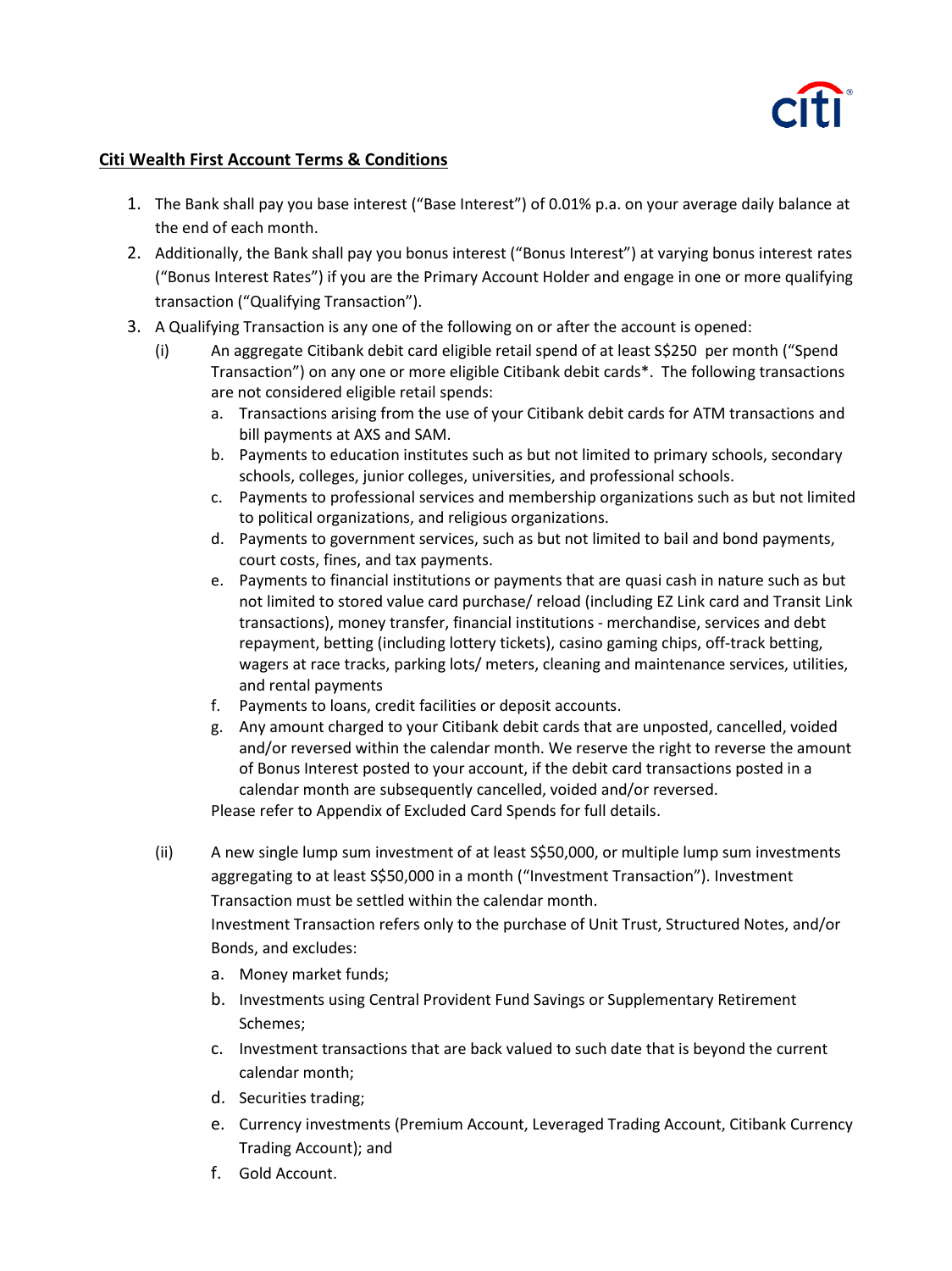(iii) A new insurance policy owned by the Primary Account Holder with a single premium of at least S\$50,000, or multiple single premium insurance policies with aggregate premiums of at least S\$50,000 in a month ("Insurance Transaction"). Insurance policies purchased or paid for using Central Provident Fund Savings or Supplementary Retirement Schemes are excluded.

To remain eligible for Bonus Interest for Insurance Transactions, you must not cancel your insurance policy during the free-look period.

- (iv) A new home loan of at least S\$500,000 ("Home Loan Transaction"), excluding:
	- a. Mortgage Loans with Interest Offset features; and
	- b. Overdraft facilities
- (v) An increase in your account's average daily balance from previous month's average daily balance by at least S\$3,000 ("Save Transaction").

\* Eligible Debit Cards include all Citibank Debit Cards held by the Primary Account Holder of a Citi Wealth First Account. Debit Cards which are not in good standing as determined by the Bank, are excluded from this program.

- 4. For foreign currency transactions, the Bank will convert the value of such transactions into Singapore dollars at the Bank's prevailing exchange rate to determine eligibility as Qualifying Transactions.
- 5. Bonus Interest is calculated monthly and is based on your average daily balance. The applicable average daily balance ("ADB") for the computation of Bonus Interest shall be derived from:
	- a. for Spend Transactions, the daily balance in your account for the calendar month in which the minimum debit card spend is incurred ("Posting Date");
	- b. for Investment Transactions, the daily balance in your account for the 12-month period commencing from the settlement date ("Settlement Date");
	- c. for Insurance Transactions, the daily balance in your account for the 12-month period commencing from the policy issuance date ("Issuance Date");
	- d. for Home Loan Transactions, the daily balance in your account for the 12-month period commencing from the loan disbursement date ("Disbursement Date"); and
	- e. for Save Transactions, the difference between average daily balance for the current month and average daily balance for previous month ("Incremental Balance"), when the Save criteria is met ("Savings Date").

You shall be paid Bonus Interest in the month immediately following the Posting Date, Settlement Date, Issuance Date, Disbursement Date and Savings Date, as the case may be. You are entitled to Bonus Interest at the applicable Bonus Interest Rate for a 12-month period commencing from the Settlement Date, Issuance Date and Disbursement Date, as the case may be. For Spend Transactions, you are entitled to Bonus Interest only for the month in which you incur the minimum retail spend. For Save Transactions, you are entitled to Bonus Interest for the month in which you increase the average daily balance from the previous month by the minimum amount.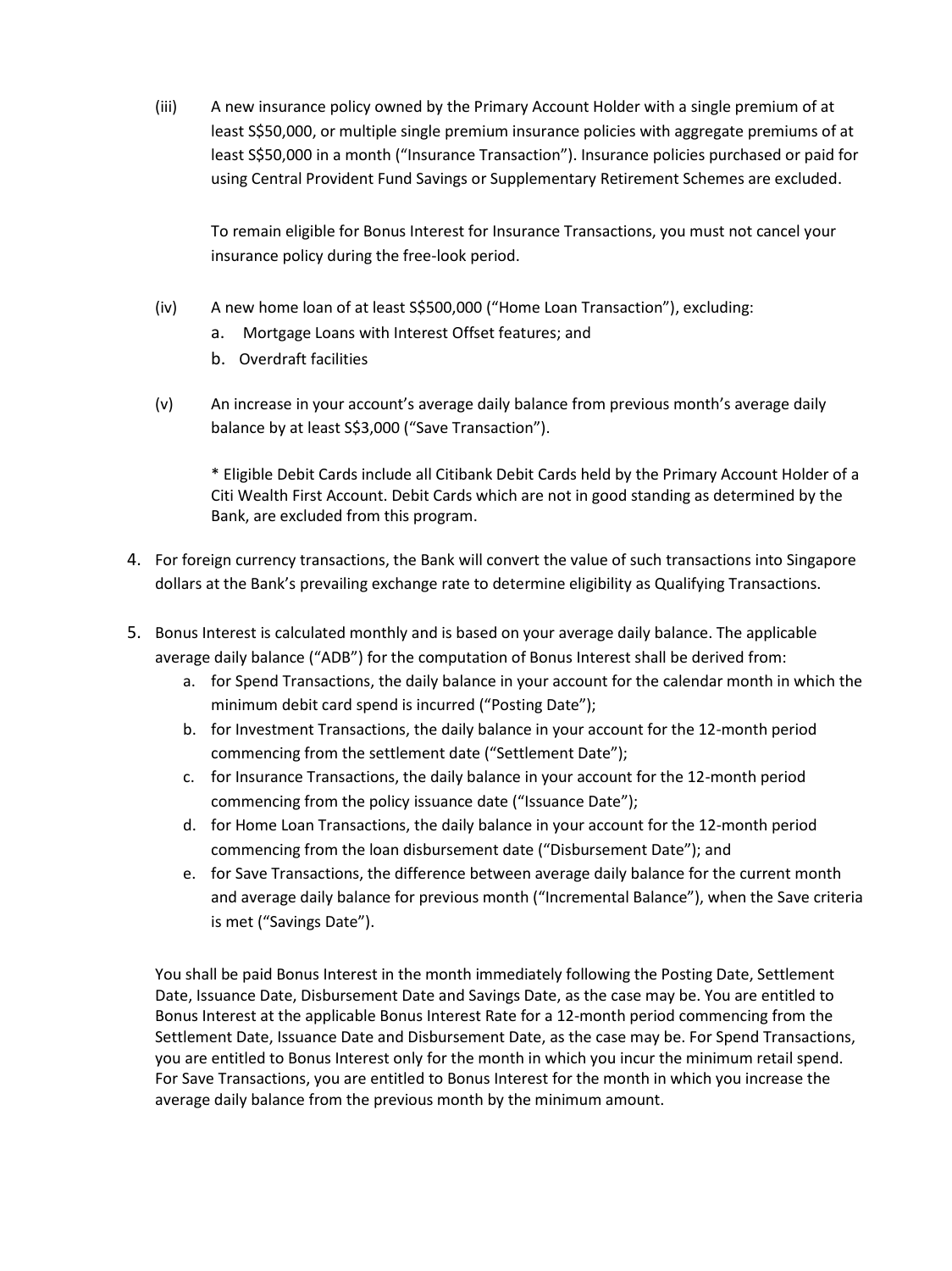6. Subject to paragraph 7 below, the Bonus Interest and Bonus Interest Rate applicable to each Qualifying Transaction are as follows:

| Category       | <b>Bonus</b><br><b>Interest</b><br>Rate | <b>Criteria</b>                                                                                                                                                            | <b>Bonus Interest Crediting</b><br><b>Month and Payment</b><br><b>Period</b>                                       | <b>Bonus Interest Payable</b><br>in Crediting Month                                                           |
|----------------|-----------------------------------------|----------------------------------------------------------------------------------------------------------------------------------------------------------------------------|--------------------------------------------------------------------------------------------------------------------|---------------------------------------------------------------------------------------------------------------|
| <b>Protect</b> | $0.8%$ p.a.                             | S\$50,000 in Single<br>Premiums<br>(accumulated<br>within a calendar<br>$month#$ )                                                                                         | Commencing one month<br>after Issuance Date for 12<br>months.                                                      | ADB of the previous month<br>$x 0.8\% x$<br>Number of days in previous month<br>Number of days in year        |
| Spend          | $0.2%$ p.a.                             | Spend a minimum of<br>S\$250 within a<br>calendar month<br>using one or more<br>eligible Citibank<br><b>Debit Cards</b>                                                    | One month after Posting<br>Date.                                                                                   | ADB in month of Posting Date<br>x 0.2% x<br>Number of days in month of Posting Date<br>Number of days in year |
| <b>Invest</b>  | 0.8% p.a.                               | S\$50,000 in<br>Investment<br>Transactions<br>(accumulated<br>within a calendar<br>month)                                                                                  | Commencing one month<br>after Settlement Date for<br>12 months.                                                    | ADB of the previous month<br>$x 0.8\% x$<br>Number of days in previous month<br>Number of days in year        |
| <b>Borrow</b>  | $0.8%$ p.a.                             | Take up a home<br>loan (min.<br>S\$500,000)                                                                                                                                | Commencing one month<br>after Disbursement Date<br>for 12 months.                                                  | ADB of the previous month<br>$x 0.8\% x$<br>Number of days in previous month<br>Number of days in year        |
| Save           | $0.2%$ p.a.                             | Increase current<br>month average<br>daily balance from<br>previous month by<br>at least S\$3,000.<br>The average daily<br>balance of each<br>month cannot be<br>negative. | One month after Savings<br>Date.<br>Bonus interest is not<br>applicable for the first<br>month of account opening. | Incremental Balance<br>x 0.2% x<br>Number of days in month of Savings Date<br>Number of days in year          |

# For insurance policies issued on the last business day of a calendar month, bonus interest will commence two months after Issuance Date, and paid for 12 months.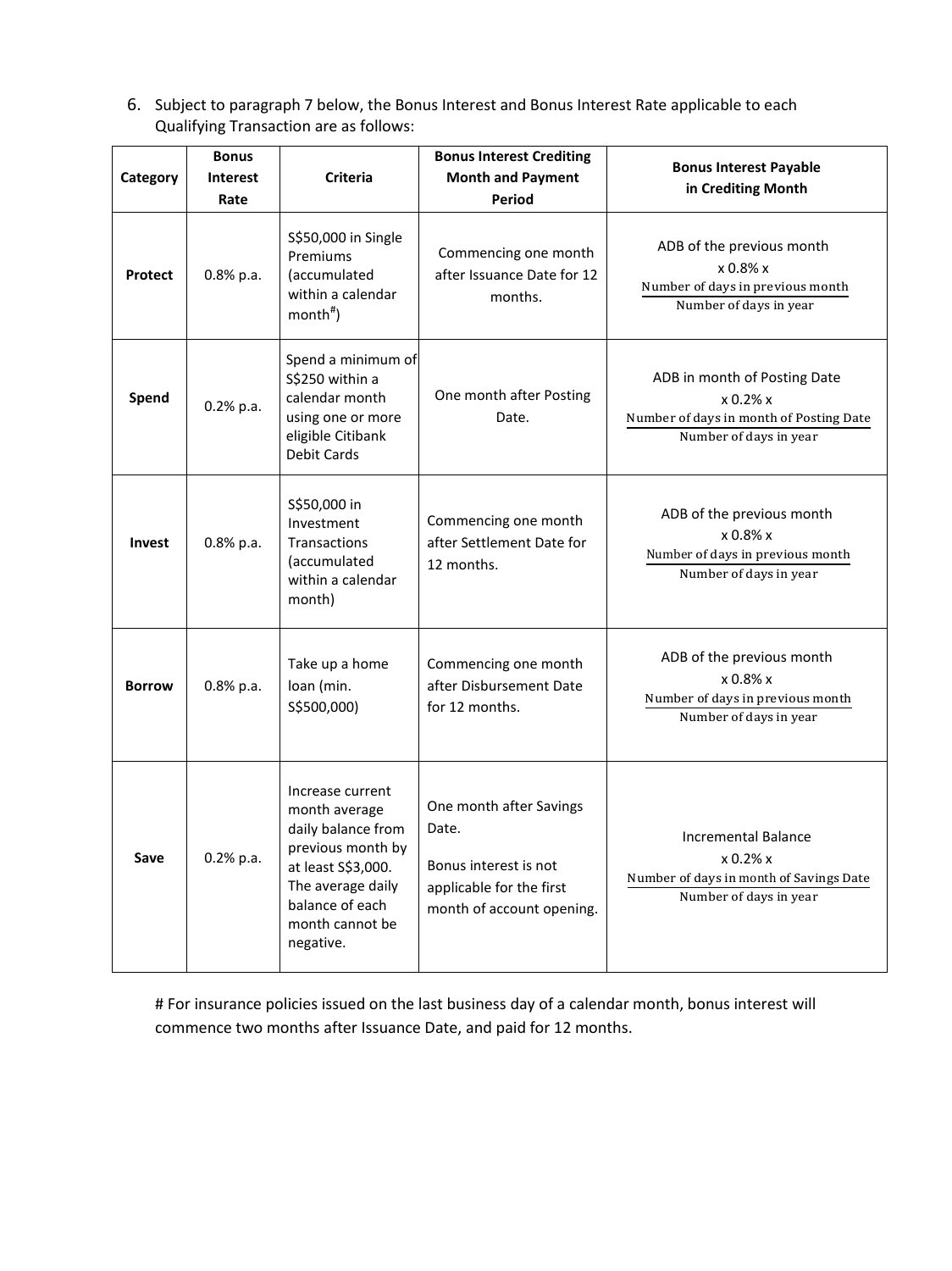7. You shall be entitled to Bonus Interest at the applicable Bonus Interest Rate on the average daily balance and/or Incremental Balance in your Citi Wealth First Account, in accordance with the table below:-

| <b>Balance Tier</b>  | <b>Citibanking</b> | <b>Citi Priority</b> | Citigold         | <b>Citigold Private</b> |
|----------------------|--------------------|----------------------|------------------|-------------------------|
|                      |                    |                      |                  | <b>Client</b>           |
| <b>Average Daily</b> | First S\$50,000    | First S\$50,000      | First S\$100,000 | First S\$150,000        |
| Balance;             |                    |                      |                  |                         |
| Incremental          |                    |                      |                  |                         |
| <b>Balance</b>       |                    |                      |                  |                         |

For the purposes of determining your Bonus Interest entitlement under the Citi Wealth First Account, you must maintain the following minimum Total Relationship Balance ("TRB"):

- (i) S\$250,000 for Citigold; and
- (ii) S\$1,500,000 for Citigold Private Client.

If you do not fulfill the minimum TRB, your Qualifying average daily balance and Qualifying Incremental Balance shall be the first S\$50,000 in your Citi Wealth First Account.

## **Your TRB will be calculated based on:-**

- (a) The average daily balance of your checking, savings and deposit accounts;
- (b) The average daily value of your investments; and
- (c) All outstanding amount(s) payable on your secured loan accounts as of the date of your last statement.

The Bank's determination of your TRB will be conclusive.

- 8. You may open more than one Citi Wealth First Account. However, you shall be paid Bonus Interest under Protect, Spend, Invest, Borrow categories only for the first Citi Wealth First Account if you are the primary accountholder of more than one Citi Wealth First Account.
- 9. If you close your Citi Wealth First Account prior to your Bonus Interest entitlements being credited, you agree to forfeit any such entitlements to Bonus Interest.
- 10. For the purpose of these terms and conditions, "month" means calendar month.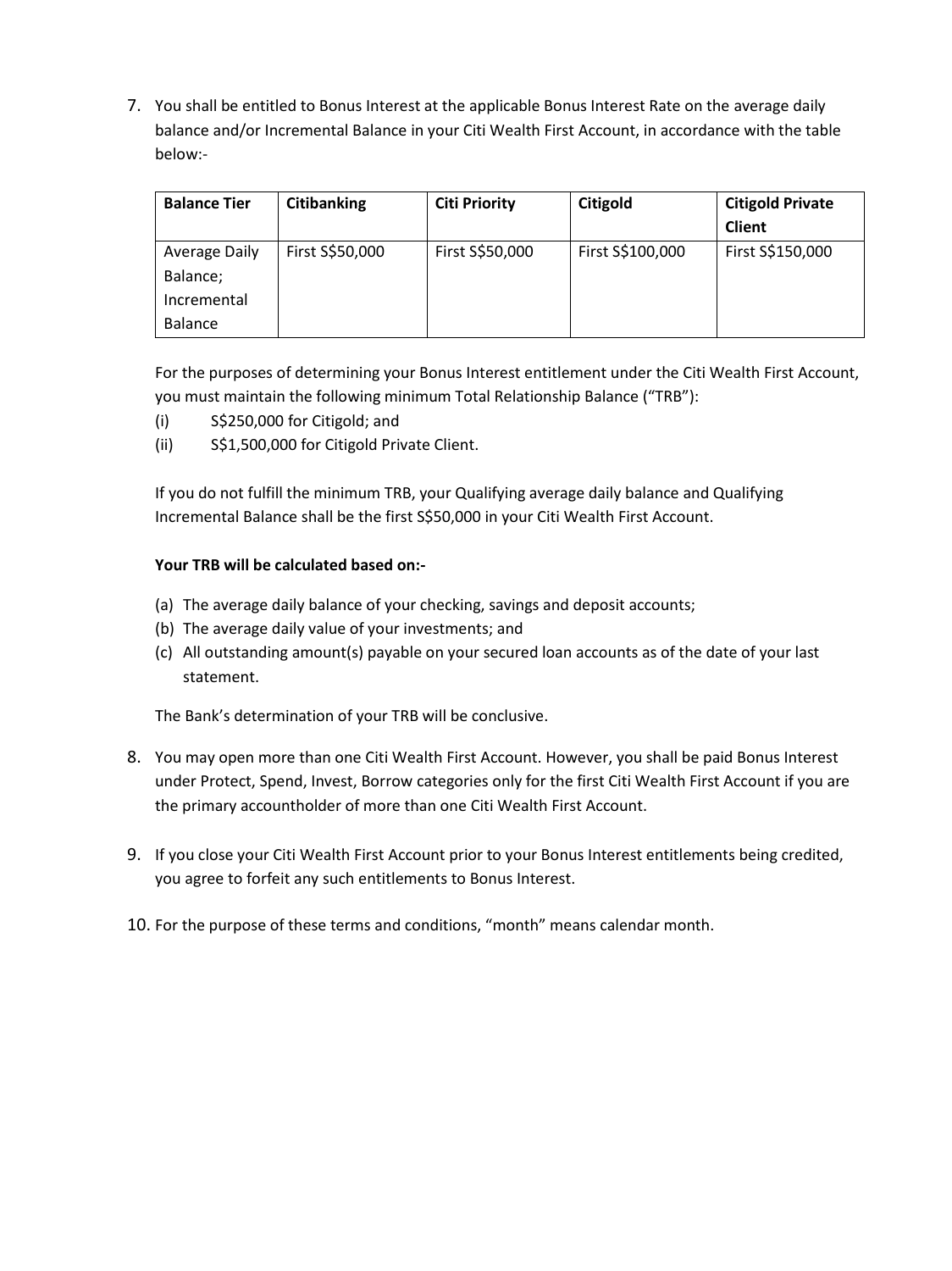11. Please see the table below for illustration of Bonus Interest calculation, where a qualified Citigold customer has a S\$100,000 average daily balance in his Citi Wealth First Account in September 2020, and performs all Qualifying Transactions.

| Category      | <b>Bonus</b><br><b>Interest</b><br>Rate | <b>Transaction Performed</b>                                                                           | <b>Bonus Interest Crediting Month,</b><br><b>Payment Period and Calculation</b>                                                                                                                                                                                                                                                                                                           |
|---------------|-----------------------------------------|--------------------------------------------------------------------------------------------------------|-------------------------------------------------------------------------------------------------------------------------------------------------------------------------------------------------------------------------------------------------------------------------------------------------------------------------------------------------------------------------------------------|
| Protect       | $0.8%$ p.a.                             | Purchase a new insurance policy<br>of S\$50,000 in Single Premium,<br>and issued in September 2020     | Bonus Interest will be credited commencing one month<br>after policy issuance month, i.e. October 2020 for a<br>period of 12 months i.e. October 2020 to September<br>2021.<br>As the eligible insurance policy is issued in September<br>2020, Bonus Interest in October 2020 is computed<br>based on September 2020's ADB.<br>Bonus Interest = S\$100,000 x 0.8% x 30 / 366 = S\$65.57  |
| Spend         | $0.2%$ p.a.                             | Spend a total of S\$250 within<br>September 2020 using one or<br>more eligible Citibank Debit<br>Cards | Bonus Interest will be credited one month after card<br>spend transaction month, i.e. in October 2020.<br>As debit card spending is in September 2020, the Bonus<br>Interest is computed based on September 2020's ADB.<br>Bonus Interest = S\$100,000 x 0.2% x 30/366 = S\$16.39                                                                                                         |
| <b>Invest</b> | $0.8%$ p.a.                             | Purchase Unit Trust investment<br>of S\$50,000, settled in<br>September 2020                           | Bonus Interest will be credited commencing one month<br>after investment settlement month, i.e. October 2020<br>for a period of 12 months i.e. October 2020 to<br>September 2021.<br>As the eligible investment is settled in September 2020,<br>Bonus Interest in October 2020 is computed based on<br>September 2020's ADB.<br>Bonus Interest = S\$100,000 x 0.8% x 30 / 366 = S\$65.57 |
| <b>Borrow</b> | 0.8% p.a.                               | Take up a home loan of<br>S\$500,000, and loan is disbursed<br>in September 2020                       | Bonus Interest will be credited commencing one month<br>after home loan disbursement month, i.e. October 2020<br>for a period of 12 months i.e. October 2020 to<br>September 2021.<br>As the home loan is disbursed in September 2020,<br>Bonus Interest in October 2020 is computed based on<br>September 2020's ADB.<br>Bonus Interest = S\$100,000 x 0.8% x 30 / 366 = S\$65.57        |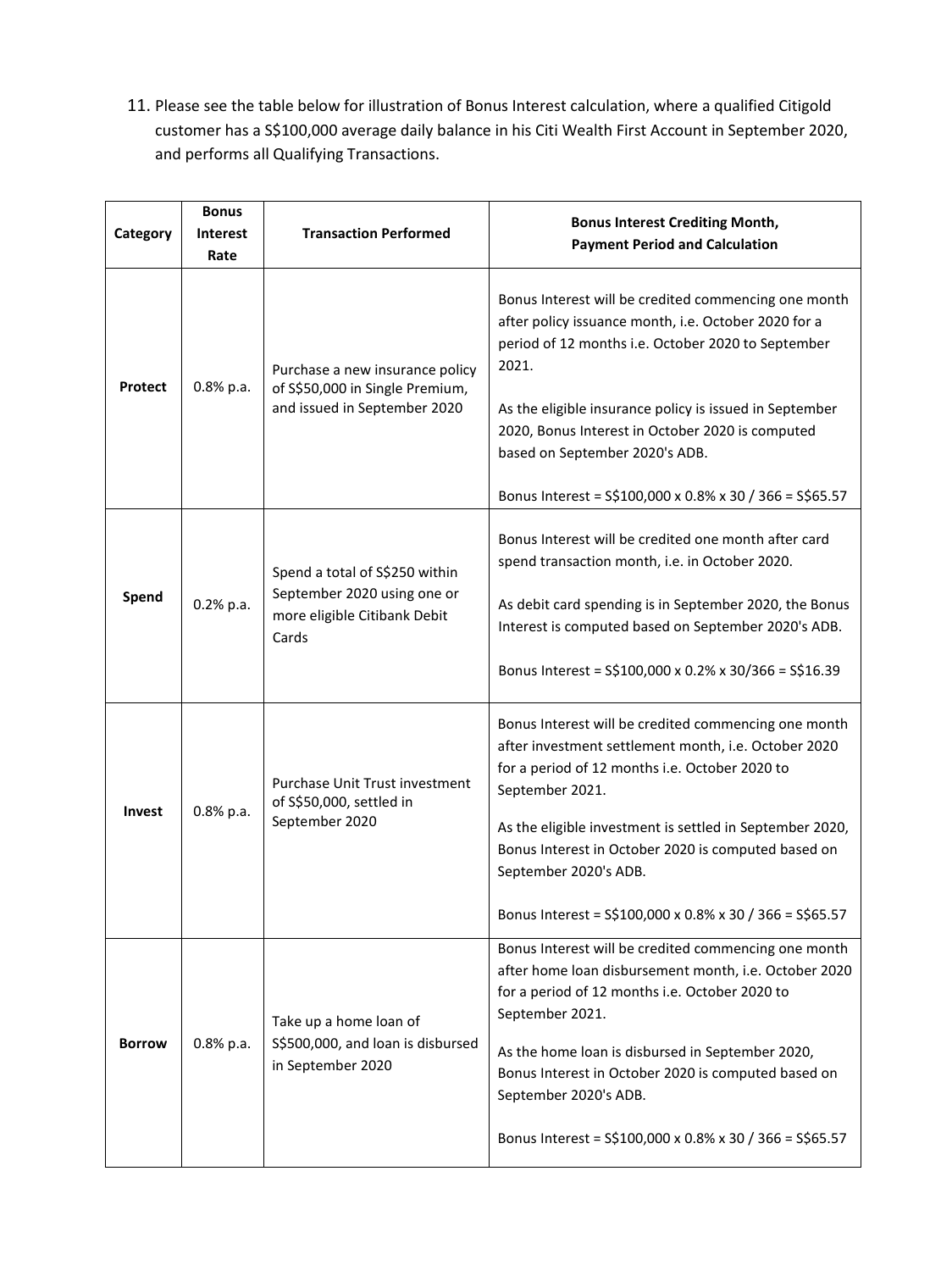|      |             | Increase September 2020 ADB<br>from August 2020 by S\$3,000.          | Bonus Interest will be credited one month after average<br>daily balance increase, i.e. in October 2020.                             |
|------|-------------|-----------------------------------------------------------------------|--------------------------------------------------------------------------------------------------------------------------------------|
| Save | $0.2%$ p.a. | August 2020 ADB is \$\$97,000<br>September 2020 ADB is<br>\$\$100,000 | <b>Bonus Interest</b><br>$=$ (September 2020 ADB – August 2020 ADB) x 0.2% x 30<br>/ 366<br>$=$ S\$3,000 x 0.2% x 30 / 366 = S\$0.49 |

12. Citibank is entitled, at any time and from time to time, in its reasonable discretion with reasonable notice, to amend, vary or modify any terms and conditions pertaining to the Citi Wealth First Account with effect from such date as Citibank may determine.

## **Deposit Insurance Scheme**

Singapore dollar deposits of non-bank depositors are insured by the Singapore Deposit Insurance Corporation, for up to S\$75,000 in aggregate per depositor per Scheme member by law. Foreign currency deposits, dual currency investments, structured deposits and other investment products are not insured. For more information please refer to SDIC's website at [www.sdic.org.sg](http://www.sdic.org.sg/)

The promotions, products and services mentioned in the referenced document are not offered to individuals resident in the European Union, European Economic Area, Switzerland, Guernsey, Jersey, Monaco, San Marino, Vatican, The Isle of Man or the UK. The referenced document is not, and should not be construed as, an offer, invitation or solicitation to buy or sell any of the promotions, products and services mentioned therein to such individuals.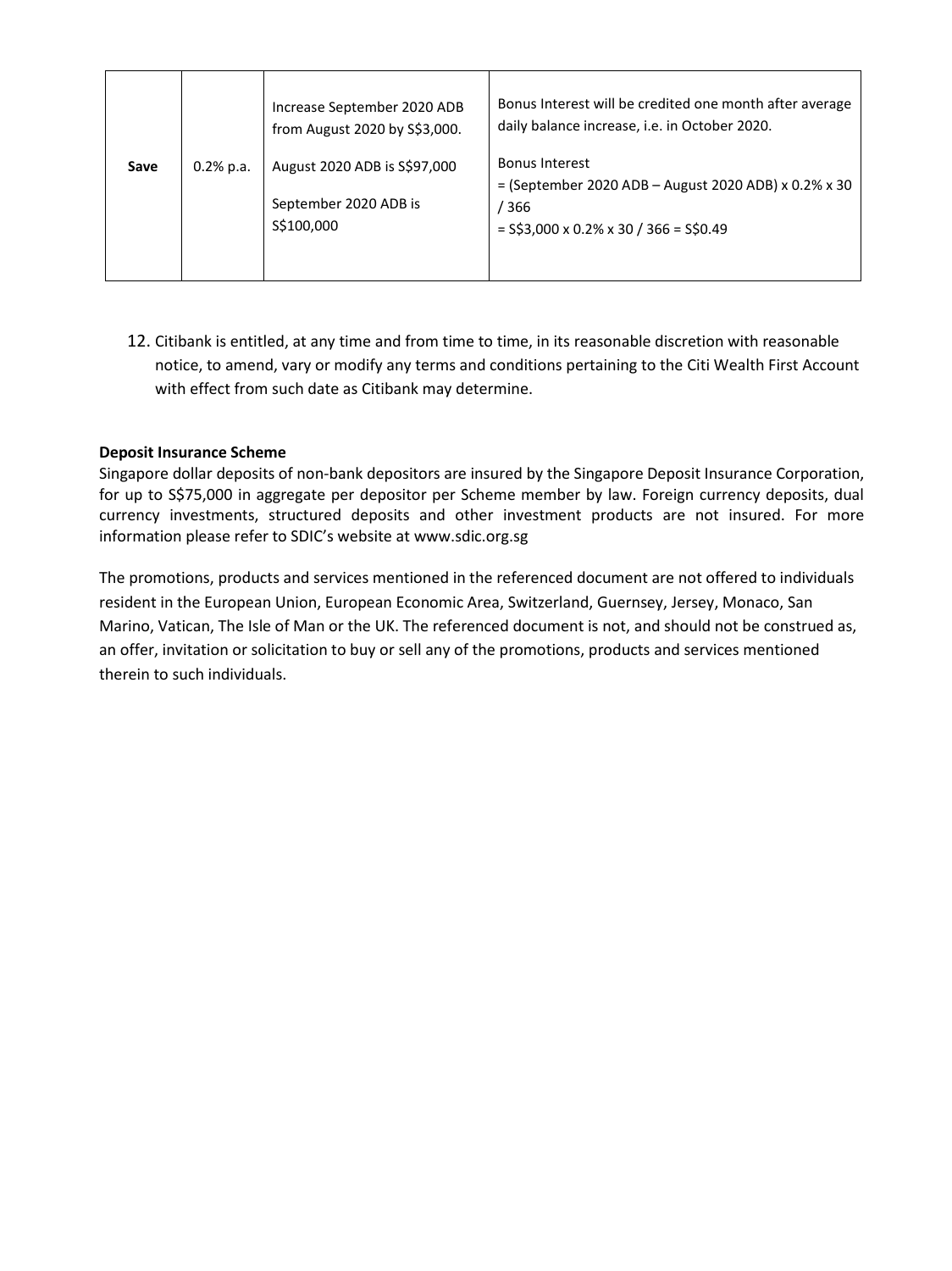## **Appendix of Excluded Card Spends**

Debit card transactions made with the following Merchant Category Codes ("MCC") and Merchants are not considered eligible retail spends.

| <b>MCC</b> | <b>Excluded Organizations / Merchants</b>                                                      |  |  |
|------------|------------------------------------------------------------------------------------------------|--|--|
| 4829       | Wire Transfer Money Orders (WTMOs)                                                             |  |  |
| 4900       | Utilities - Electric, Gas, Water, and Sanitary                                                 |  |  |
| 5199       | Nondurable Goods (Not Elsewhere Classified)                                                    |  |  |
| 5993       | <b>Cigar Stores and Stands</b>                                                                 |  |  |
| 6012       | Financial Institutions - Merchandise, Services, and Debt Repayment                             |  |  |
| 6050       | Quasi Cash - Financial institutions, Merchandise, Services                                     |  |  |
|            | Non-Financial Institutions - Foreign Currency, Money Orders (Not Wire Transfer), Stored Value  |  |  |
| 6051       | Card/Load, Travelers Cheques, and Debt Repayment                                               |  |  |
| 6211       | Securities - Brokers and Dealers                                                               |  |  |
| 6513       | Real Estate Agents and Managers - Rentals                                                      |  |  |
| 6529       | Quasi Cash - Remote Stored Value Load - Financial Institute                                    |  |  |
| 6530       | Quasi Cash - Remote Stored Value Load - Merchant                                               |  |  |
| 6534       | Quasi Cash - Money Transfer - Member Financial Institution                                     |  |  |
| 6535       | Value Purchase - Member Financial Institution                                                  |  |  |
| 6539       | <b>Funding Transaction</b>                                                                     |  |  |
| 6540       | Non-Financial Institutions - Stored Value Card Purchase/Load                                   |  |  |
| 7349       | Cleaning and Maintenance, Janitorial Services                                                  |  |  |
| 7511       | Quasi Cash - Truck Stop Transactions                                                           |  |  |
| 7523       | Parking Lots, Parking Meters and Garages                                                       |  |  |
| 7800       | Government-Owned Lotteries (US Region only)                                                    |  |  |
|            | Betting, including Lottery Tickets, Casino Gaming Chips, Off-Track Betting, and Wagers at Race |  |  |
| 7995       | <b>Tracks</b>                                                                                  |  |  |
| 8211       | <b>Elementary and Secondary Schools</b>                                                        |  |  |
| 8220       | Colleges, Junior Colleges, Universities, and Professional Schools                              |  |  |
| 8241       | Correspondence Schools                                                                         |  |  |
| 8244       | <b>Business and Secretarial Schools</b>                                                        |  |  |
| 8249       | <b>Vocational and Trade Schools</b>                                                            |  |  |
| 8299       | Schools and Educational Services (Not Elsewhere Classified)                                    |  |  |
| 8398       | Charitable and Social Service Organizations                                                    |  |  |
| 8651       | <b>Political Organizations</b>                                                                 |  |  |
| 8661       | <b>Religious Organizations</b>                                                                 |  |  |
| 9211       | Court Costs Including Alimony and Child Support                                                |  |  |
| 9222       | Fines                                                                                          |  |  |
| 9223       | <b>Bail and Bond Payments</b>                                                                  |  |  |
| 9311       | <b>Tax Payments</b>                                                                            |  |  |
| 9399       | Government Services (Not Elsewhere Classified)                                                 |  |  |
| 9402       | Postal Services - Government Only                                                              |  |  |
| 9405       | U.S. Federal Government Agencies or Departments                                                |  |  |
| 9754       | Quasi Cash - Gambling - Horse Racing, Dog Racing, State Lotteries                              |  |  |
| 9950       | Intra-Company Purchase                                                                         |  |  |